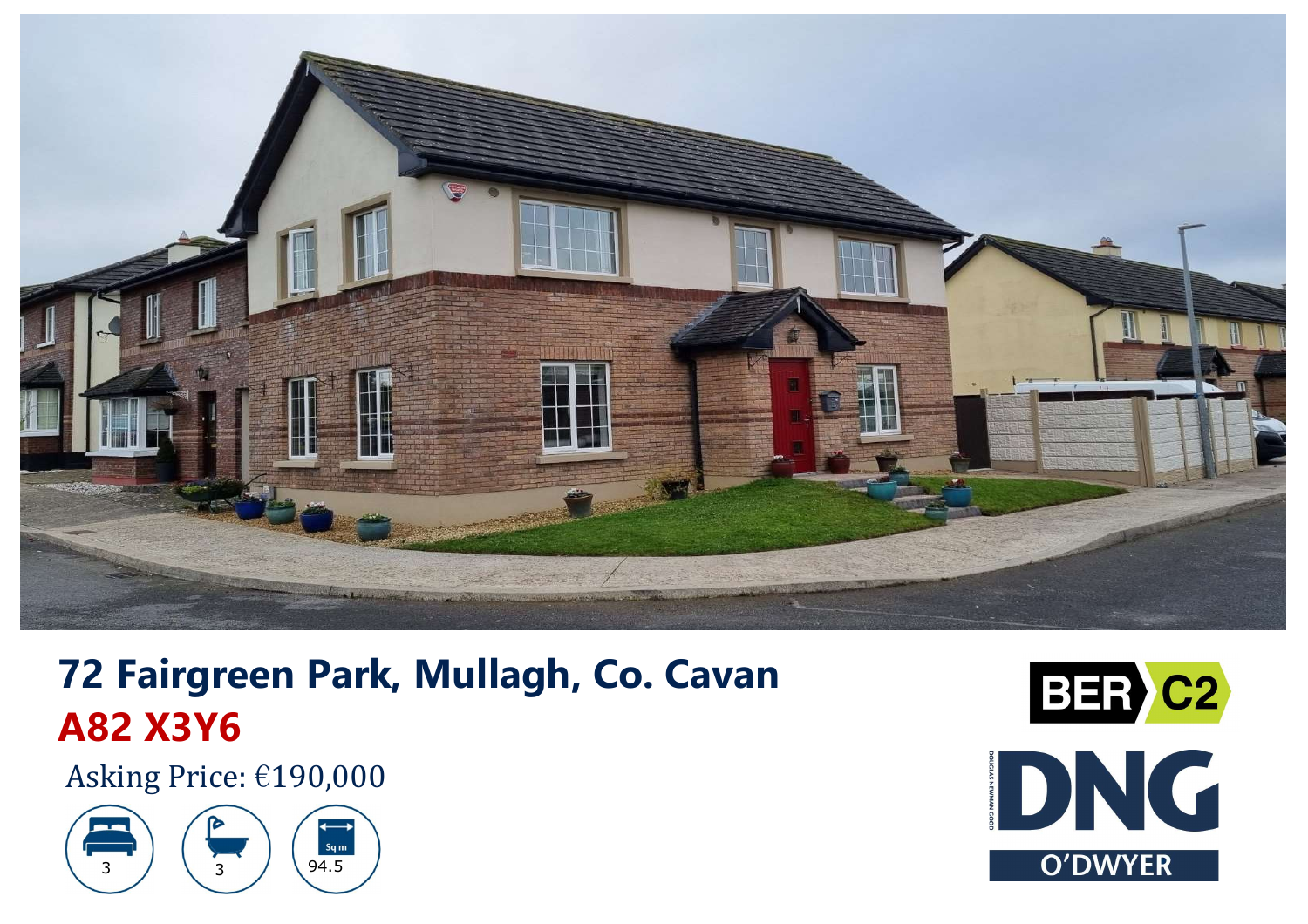#### **DESCRIPTION**

DNG O'Dwyer are excited to bring to the market this Beautiful 3 Bedroom Semi Detached Residence in the Popular Residential Development known as Fairgreen Park.

### **ACCOMMODATION**

**Entrance Porch** *1.1m x 1.1m (3'7" x 3'7")*.

**Hall** *2.2m x 2.0m (7'3" x 6'7")*.

**Sitting Room** *4.9m <sup>x</sup> 3.7m (16'1" <sup>x</sup> 12'2")*.

**Kitchen/dining room** *4.9m x 3.5m (16'1" x 11'6")*.

**WC** *1.5m x 1.4m (4'11" x 4'7")*.

**Landing** *1.1m x 1.8m (3'7" <sup>x</sup> 5'11")*.

**Bedroom 1** *4.9m x 3.7m (16'1" x 12'2")*.

**En Suite** *1.9m <sup>x</sup> 1.6m (6'3" x 5'3")*.

**Bedroom 2** *2.9m x 2.5m (9'6" x 8'2")*.

**Bedroom 3** *3.8m x 2.3m (12'6" x 7'7")*.

**Bathroom** *1.9m x 1.7m (6'3" x 5'7")*.

## **KEY FEATURES**

• This is an opportunity to acquire <sup>a</sup> turn key property that has been decorated and maintained to the highest of standards throughout.